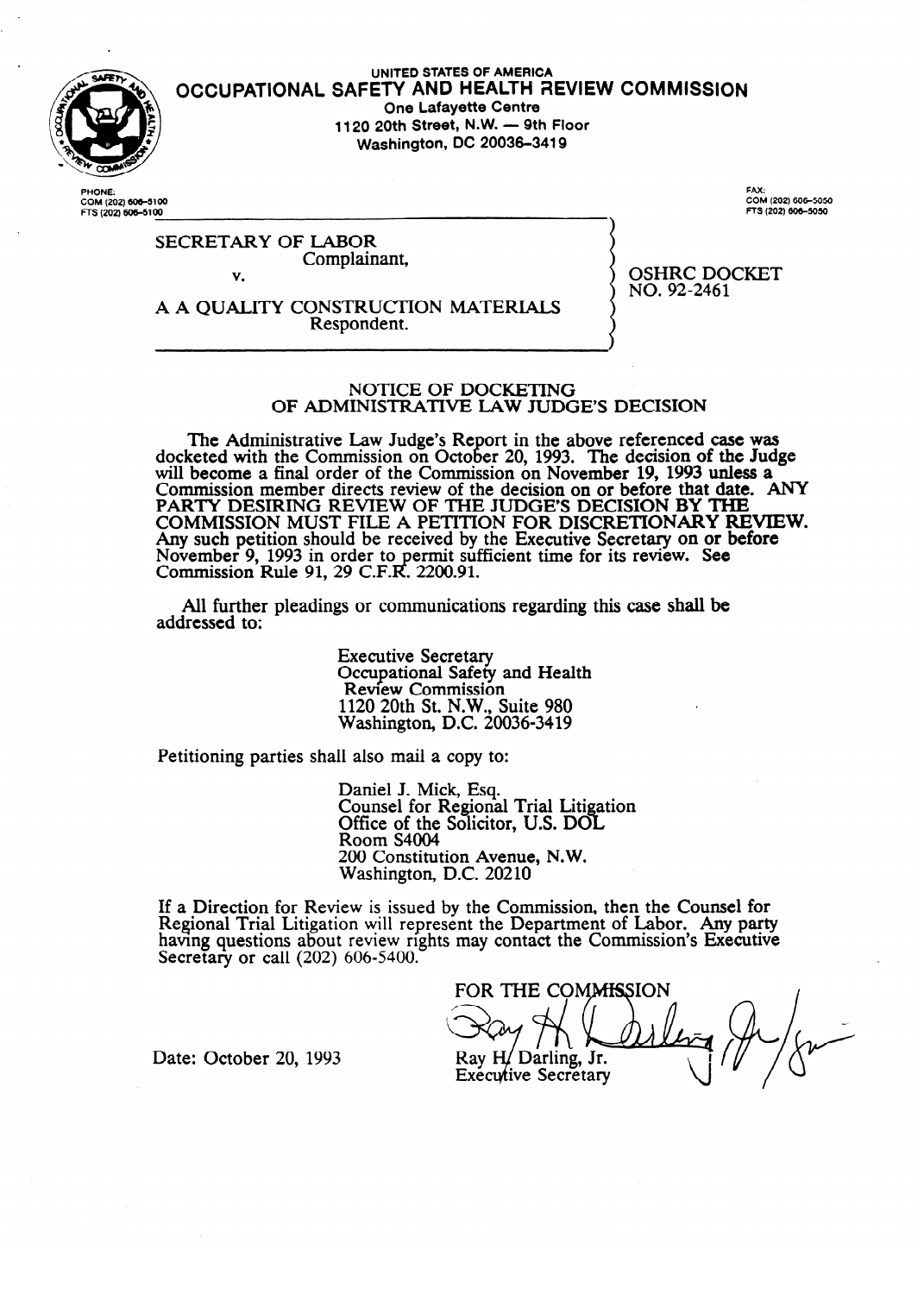# DOCKET NO. 92-2461

# NOTICE IS GIVEN TO THE FOLLOWING:

Daniel J. Mick, Esq. Counsel for Regional Trial Litigation Office of the Solicitor, U.S. DOL Room S4004 Room S4004<br>200 Constitution Ave., N.W. Washington, D.C. 20210

> Patricia Rodenhausen, Regional Solicitor Office of the Solicitor, 201 Varick, Room 707 New York, NY 10014 Esq. U.S. DOL

Robert L. Gambell, Esquire Riley, O'Mellio, Shoveland & Jones 180 White Horse Pike Clementon, NJ 08021

Michael H. Schoenfeld Administrative Law Jud Occupational Safety and e Health Review Commission One Lafayette Centre 1120 20th St. N.W., Suite 990 Washington, DC 20036 3419

00114045420:02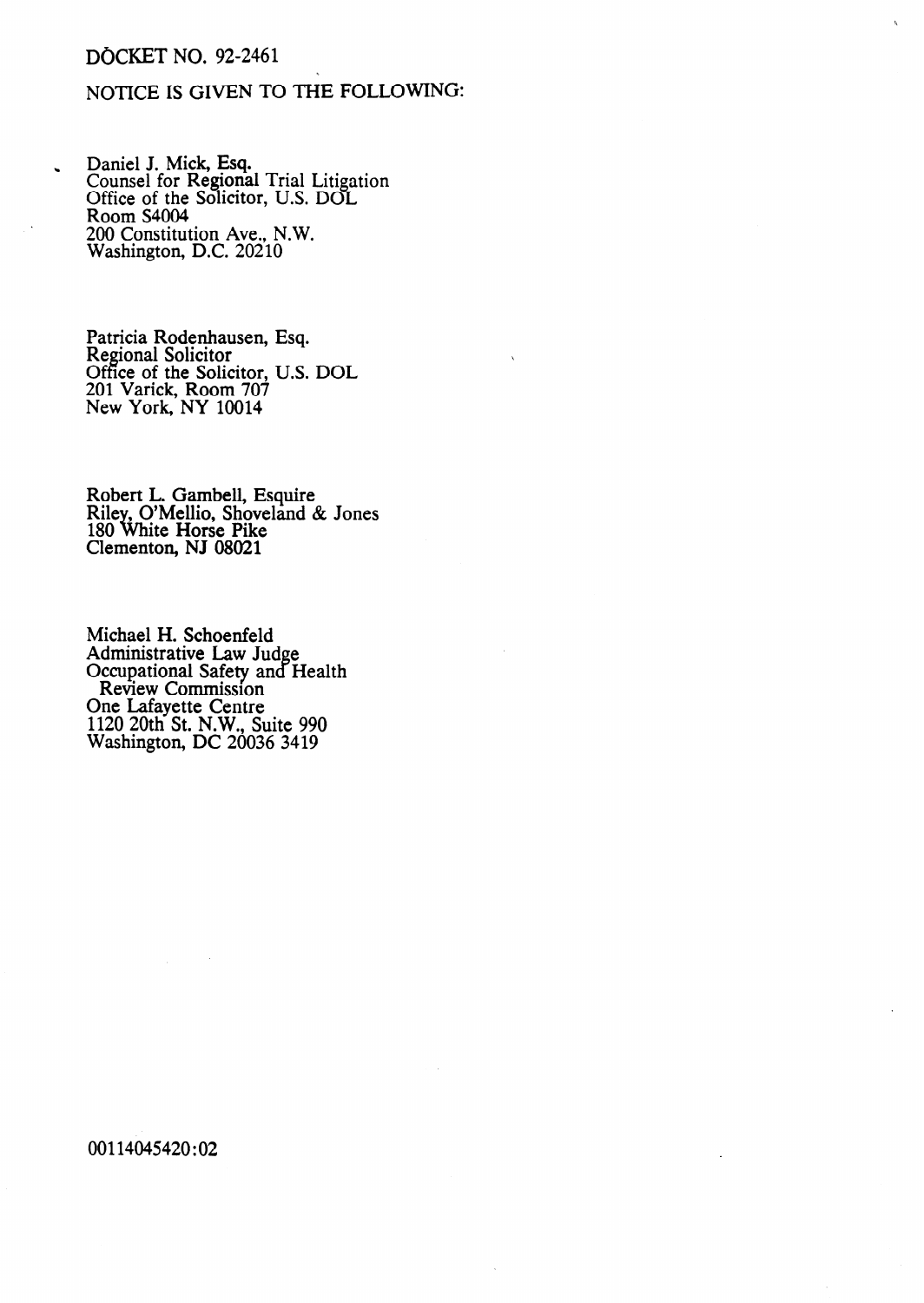

#### **UNITED STATES OF AMERICA OCCUPATIONAL SAFETY AND HEALTH REVIEW COMMISSION One Lafayette Centre 1120 20th Street, N.W. - 9th Floor Washington, DC 20036-3419**

FAX:<br>COM (202) 606-5050<br>FTS (202) 606-5050

| SECRETARY OF LABOR,     |  |
|-------------------------|--|
| Complainant,            |  |
| v.                      |  |
| AA QUALITY CONSTRUCTION |  |
| <b>MATERIALS,</b>       |  |
| Respondent.             |  |
|                         |  |

. OSHRC Docket No. **92-2461** 

Appearances:

William G. Staton, Esq. Office of the Solicitor U.S. Department of Labor For Complainant

Robert Gambell, Esq. Riley, O'Melio, Shoveland & Jones Clementon, New Jersey For Respondent

**Before:** Administrative Law Judge **Michael** H. **Schoenfeld** 

# DECISION AND ORDER

# **Background and Procedural History**

This case arises under the Occupational Safety and Health Act of 1970, 29 U.S.C. 8 8 651 - 678 **(1970) (the** Act").

Having **had** its worksite inspected by a compliance officer of the Occupational Safety and Health Administration, A.A. Quality Construction Material, ("Respondent") was issued citations alleging 3 willful, 10 serious and 4 other-than-serious violations of the Act. Penalties of \$15,100, \$9,300 and \$300 were proposed for the willful, serious and other than serious violations, respectively. Respondent timely contested. Following the filing of a